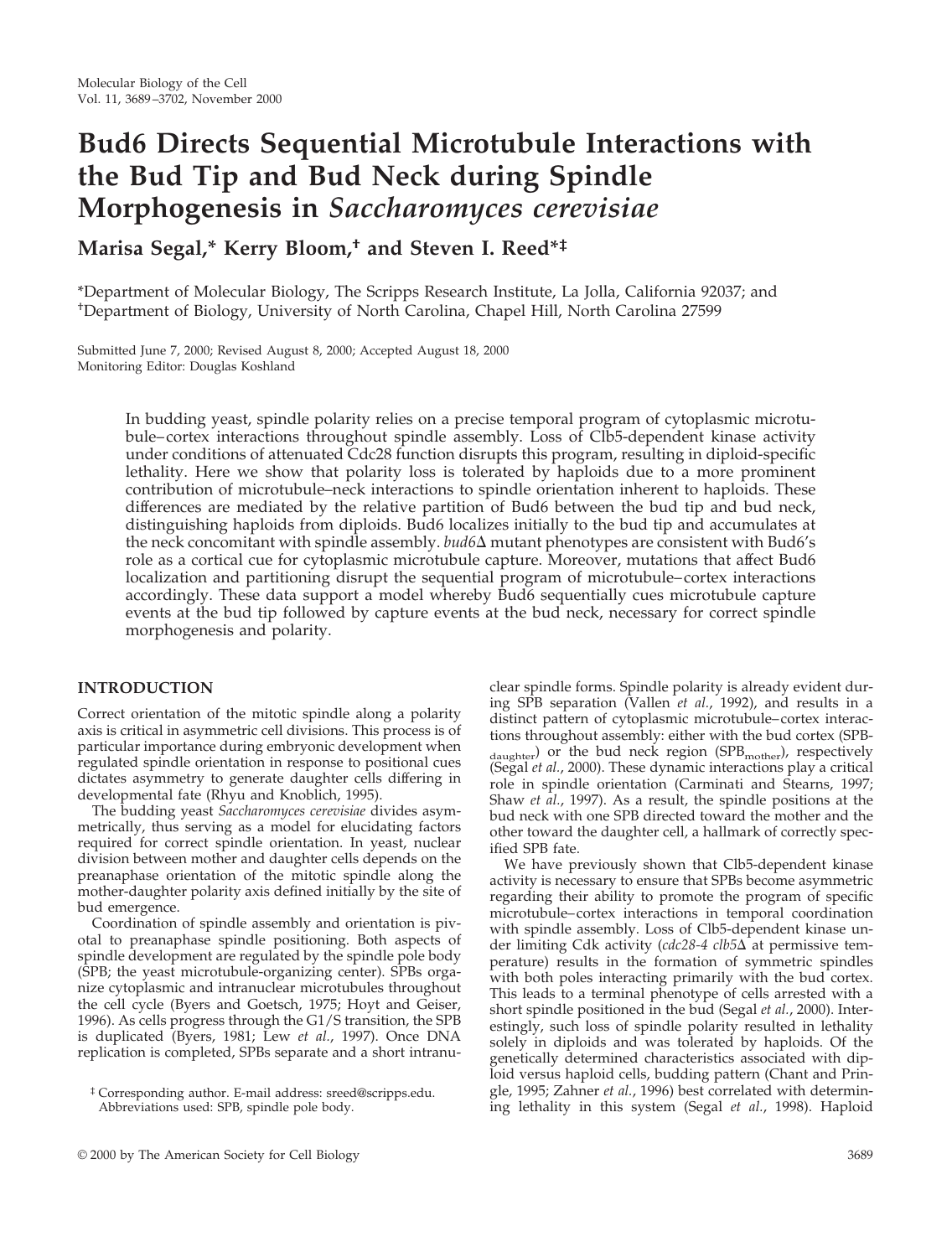| Segal et al. |  |  |
|--------------|--|--|
|--------------|--|--|

| Table 1. List of strains |
|--------------------------|
|--------------------------|

| Strain           | Relevant Genotype                                                                                                                                   |
|------------------|-----------------------------------------------------------------------------------------------------------------------------------------------------|
| MY1              | MATa ura3 ade1 trp1 his2 arg4 leu2                                                                                                                  |
| MY2              | $MATa/\alpha$ ura3/ura3 ade1/ade1 trp1/trp1 his2/his2 arg4/arg4 leu2/leu2                                                                           |
| MYT126           | MATa cdc28-4 clb5:: ARG4 HIS3: GFP: TUB1-URA3:: ura3                                                                                                |
| <b>MYT1010</b>   | MATa/ $\alpha$ cdc28-4/cdc28-4 GAL1: CLB5-TRP1/trp1 HIS3: GFP: TUB1-URA3:: ura3/ura3                                                                |
| <b>MYT1416</b>   | MATa/α cdc28-4/cdc28-4 clb5:: ARG4/clb5:: ARG4 GAL1: CLB5-TRP1/trp1 HIS3: GFP: TUB1-URA3:: ura3/ura3                                                |
| MYC1             | $MATA \text{ b}ni1::KAN^R$                                                                                                                          |
| MYC11            | $MATA/\alpha$ bni1:: $KAN^R/b$ ni1:: $KAN^R$                                                                                                        |
| MYC4             | $MATA$ bud $3::KAN^R$                                                                                                                               |
| MYC1T            | $MATA \; \text{b}ni1:KAN^R \; \text{HIS3}:GFP:TLIB1-URA3::\text{ura3}$                                                                              |
| MYC2T            | MATa bud6::KANR HIS3:GFP:TUB1-URA3::ura3                                                                                                            |
| MYC3T            | $MATA$ kar $9: KAN^R$ HIS3: GFP: TUB1-URA3:: ura3                                                                                                   |
| MYC101T          | $MATA \; bni1::KAN^R \; bud6::KAN^R \; HIS3:GFP: TUB1-URA3::ura3$                                                                                   |
| MYC102T          | $MATA \; bni1::KAN^R \; kar9::KAN^R \; HIS3: GFP: TUB1-URA3::ura3$                                                                                  |
| MY15DBG          | MY1 [BUD6: GFP-URA3]                                                                                                                                |
| MY15DdBG         | MY2 [BUD6: GFP-URA3]                                                                                                                                |
| MYC1BG           | MYC1 [BUD6:GFP-URA3]                                                                                                                                |
| MYC11BG          | MYC11 [BUD6: GFP-URA3]                                                                                                                              |
| MYC4BG           | MYC4 [BUD6:GFP-URA3]                                                                                                                                |
| MY10CT           | MATa cdc28-4 GAL1:CLB5-TRP1::trp1 HIS3:GFP:TUB1-URA3::ura3                                                                                          |
| MY10CC2T         | MATa cdc28-4 bud6::KANR GAL1:CLB5-TRP1::trp1 HIS3:GFP:TUB1-URA3::ura3                                                                               |
| MY16CT           | MATa cdc28-4 clb5:: ARG4 GAL1: CLB5-TRP1:: trp1 HIS3: GFP: TUB1-URA3:: ura3                                                                         |
| MY16CTC2         | MATa cdc28-4 clb5:: ARG4 bud6:: KANR GAL1: CLB5-TRP1:: trp1 HIS3: GFP: TUB1 URA3:: ura3                                                             |
| <b>MYT1614C1</b> | $MATA/\alpha$ cdc28-4/cdc28-4 clb5::ARG4/clb5::ARG4 bni1::KAN <sup>R</sup> /bni1::KAN <sup>R</sup> GAL1:CLB5-TRP1/trp1<br>HIS3: GFP: TUB1-URA3/ura3 |

 $cdc28-4$   $clb5\Delta$  cells budding bipolarly (a/ $\alpha$  diploid budding pattern) by virtue of a *bud3* mutation (Chant and Herskowitz, 1991), displayed comparable lethality to that of *cdc28-4 clb5*D diploids. This suggested that differences related to the haploid-diploid budding pattern affected the penetrance of the positioning defect arising from symmetrically formed spindles (Segal *et al.*, 1998).

Here we have investigated the source of this difference. Digital imaging microscopy analysis indicates that the relative contribution of microtubule interactions with the bud neck versus the bud tip, responsible for spindle orientation, differs between haploids and diploids. We further provide genetic and cytological evidence suggesting that this difference is mediated by the distinct partition of a cortical cue, Bud6, between the neck region and bud surface at the time of spindle assembly. Specifically, sequential appearance of Bud6 at the bud tip and neck regions enforces a temporal program of cytoplasmic microtubule interactions that ensures correct fate of the SPB<sub>daughter</sub> and SPB<sub>mother</sub>, respectively. More prominent partition of Bud6 to the neck region in haploids, leading to enhanced cytoplasmic microtubule– neck interactions, accounts for the differential penetrance of the *cdc28*3*clb5* lethal phenotype in haploids versus diploids.

## **MATERIALS AND METHODS**

#### *Yeast Strains, Genetic Procedures, Media, and Growth Conditions*

Strains used in this study are listed in Table 1. All strains were isogenic to 15Dau, a derivative of BF264-15D (Segal *et al.*, 1998). Deletion of *BNI1, BUD6, KAR9*, and *BUD3* was constructed by replacing the entire open reading frames using *KAN*<sup>R</sup> cassettes amplified by polymerase chain reaction (PCR) according to Wach *et* *al.* (1994). Deletions were confirmed in all final strains by PCR analysis. Derivatives expressing a green flourescent protein (GFP)- Tub1 or a GFP-Bud6 fusion were obtained by transformation with pAFS91 (Straight *et al.*, 1997) or pRB2190 (Amberg *et al.*, 1997), respectively. Standard yeast media and genetic procedures were used (Sherman *et al.*, 1986). Yeast cultures were grown at 23°C unless indicated.

## *Digital Imaging Microscopy in Live Cells Expressing* **GFP-TUB1 or GFP-BUD6**

Cells were grown to  $\sim$  5  $\times$  10<sup>6</sup> cells/ml in selective glucose-containing medium unless indicated. Cells were then mounted in the same medium containing 25% gelatin to perform time-lapse recordings at room temperature as described (Shaw *et al.*, 1997; Maddox *et al.*, 1999; Segal *et al.*, 2000). Briefly, a total of five fluorescence images was acquired at a Z-distance of 0.75  $\mu$ m between each plane. A single bright field image was taken in the middle focal plane. This acquisition regime was repeated at 30- or 60-s intervals. Images were processed as previously described (Shaw *et al.*, 1997; Maddox *et al.*, 1999) by using Metamorph (Universal Imaging) software. Quantitation of cytoplasmic microtubule contacts to the neck region was carried out by scoring time-lapse digital frames of individual cells from the time of SPB separation. Mean values correspond to the total number of contacts reaching the neck in all time-lapse frames counted, divided by the total number of frames scored for each series (expressed as contacts with the neck/frame  $\pm$  SD; n = number of individual cells examined). Contacts were scored for  $>30$ min in mutant cells. In the case of wild-type cells, contacts were scored during the initial 15 min after SPB separation. The operational definition of neck region, for the purpose of microscopy, was the cell cortex area within a  $0.5$ - $\mu$ m distance from the point of constriction between the mother and the bud.

Still cell images were captured by using 100% incident light intensity and 500-ms exposures (Segal *et al.*, 1998). Strains requiring a *GAL1:CLB5* construct for viability were grown in selective 3%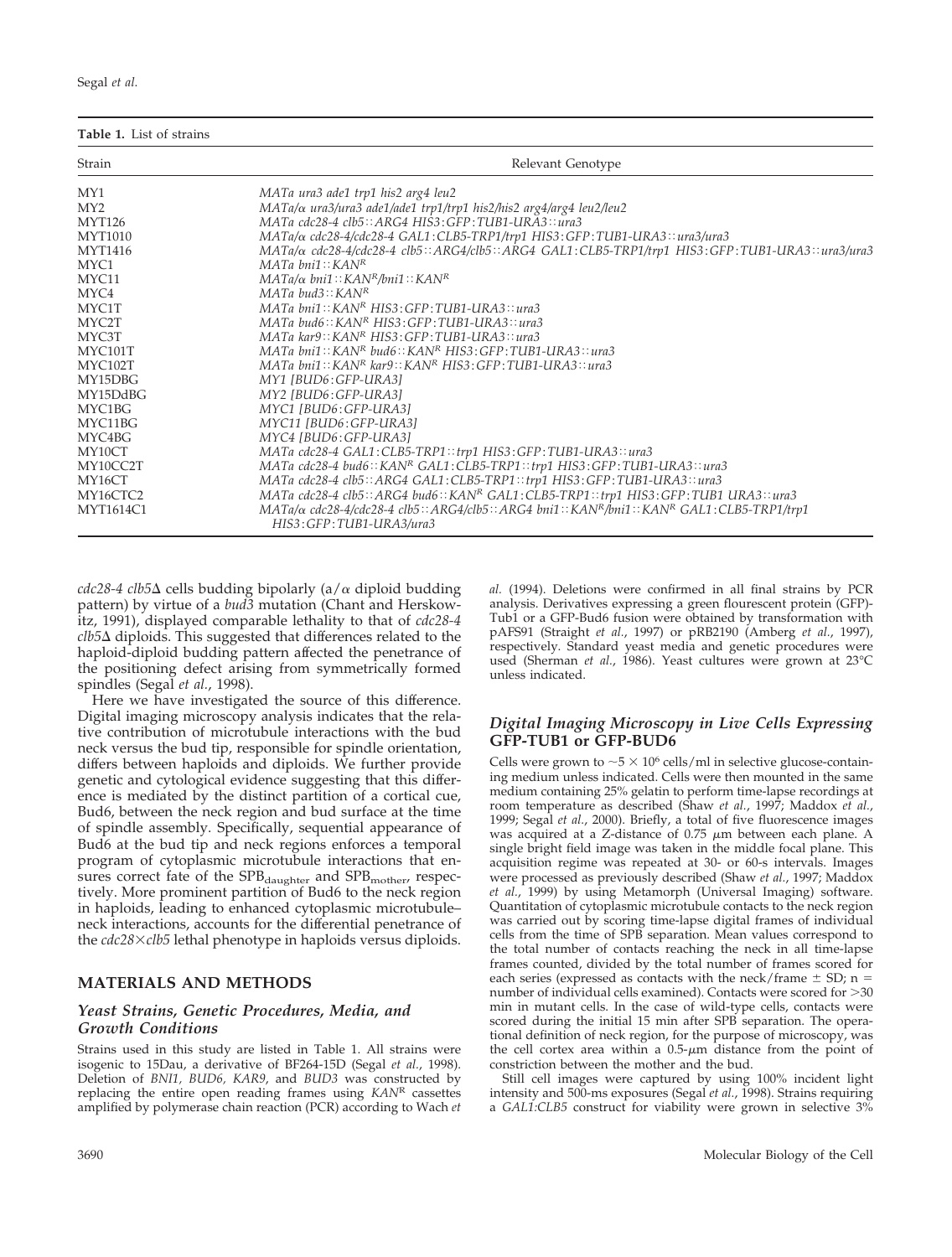**Figure 1.** Cytoplasmic microtubule behavior after spindle assembly in *cdc28-4 clb5* haploids. Selected frames from a 35 min time-lapse series showing spindle orientation in *cdc28-4 clb5* haploids expressing a GFP-Tub1 fusion (MYT126). Cytoplasmic microtubules emerging from either SPB interacted with the bud tip surface (small arrowheads), reflecting lack of spindle polarity as previously described for diploids (Segal *et al.*, 2000). In addition, prominent neck interactions (large arrowheads) contributed to retention of the spindle at the neck. Neck region was defined as the cortex area within  $0.5$ - $\mu$ m distance of the point of constriction between the mother cell and the bud. Numbers indicate time elapsed in minutes. Bar,  $2 \mu m$ .



galactose-0.1% dextrose medium and collected by filtration for a 6-h shift on selective glucose medium at 23°C to repress *CLB5* expression before microscopy. Quantitation of spindle morphologies and positioning was based on counting at least 500 cells at each spindle morphological stage described. Spindle measurements in digital images were carried out as previously described (Segal *et al.*, 1998).

#### **RESULTS**

#### *Spindle Polarity and Positioning in* **cdc28-4 clb5** *Haploids*

We have previously shown that *cdc28-4 clb5*∆ diploids fail to confer correct fate to the SPB otherwise destined to remain in the mother cell (SPB $_{\rm mother}$ ). The resulting disruption of polarity causes both poles to become daughter-bound, leading to the terminal translocation of the spindle into the bud at permissive temperature (Segal *et al.*, 2000). Spindle polarity was equally disrupted in haploid *cdc28-4 clb5*D cells. Yet, mutant haploids were viable and were rarely blocked in cell cycle progression with the spindle positioned in the bud (Segal *et al.*, 1998). This suggested that haploids and diploids may differ in some fundamental aspect of the process of spindle orientation.

To address the underlying reason for this difference, we examined cytoplasmic microtubule–cortex interactions mediating spindle orientation in *cdc28-4 clb5*D haploids expressing a GFP-Tub1 ( $\alpha$ -tubulin) fusion, as was previously done for diploid cells (Segal *et al.*, 2000). As shown in Figure 1, cells assembled spindles exhibiting cytoplasmic microtubule attachments from both poles with the bud cortex (0 min, right cell and 27 min, left cell; small arrowheads). However, additional interactions between either pole and the bud neck region (Figure 1, large arrowheads), not prominent in diploid cells (Segal *et al.*, 2000), resulted in the retention of the spindle at the neck. Based on time-lapse analysis (see MA-TERIALS AND METHODS) we determined that 2.9  $\pm$  1.5 contacts with the neck region occurred per time-lapse frame in haploids (n = 10 cells) compared with  $0.5 \pm 0.7$  in diploids ( $n = 9$  cells)  $>30$  min after spindle assembly. The effect of cell type on the *cdc28-4 clb5* terminal phenotype indicated that translocation of the spindle across the neck constituted the critical determinant of *cdc28-4 clb5*D diploid lethality (Segal *et al.*, 1998). The difference in spindle–neck interac-

time-lapse frame in wild-type haploids ( $n = 6$  cells) compared with  $0.9 \pm 0.8$  in wild-type diploids (n = 6 cells) during the first 15 min after SPB separation. A more predominant role for the neck region in spindle orientation in haploids was also consistent with the differential penetrance of spindle-positioning defects observed when comparing *dhc1*D (Eshel *et al.*, 1993; Li *et al.*, 1993) or *num1*D (Farkasovsky and Kuntzel, 1995) mutant haploids versus diploids (our unpublished results). Taken together, these results indicate that cytoplasmic microtubule–bud neck interactions contributing to spindle positioning are more prevalent in haploid relative to diploid cells. *Cortical Cues contributing to Spindle–Cortex Interactions: Localization of GFP-Bud6 in Haploids versus Diploids*

tions between haploids and diploids was also apparent in parental *cdc28-4* as well as wild-type cells, neither of which exhibits the symmetric spindle phenotype. We scored 2.5  $\pm$ 1 cytoplasmic microtubule contacts with the neck region per

Several cortical components have been implicated in spindle orientation (Farkasovsky and Kuntzel, 1995; Miller and Rose, 1998; Lee *et al.*, 1999; Miller *et al.*, 1999). Among them, we focused on Bud6 and Bni1 because of their parallel effect on budding pattern (Zahner *et al.*, 1996). The formin Bni1 localizes to the bud tip and tip of mating projections and constitutes a target of the yeast-polarizing machinery regulating actin organization (Jansen *et al.*, 1996; Kohno *et al.*, 1996; Evangelista *et al.*, 1997; Imamura *et al.*, 1997; Fujiwara *et al.*, 1998). The carboxy-terminal domain of Bni1 interacts with Bud6 (Amberg *et al.*, 1997; Evangelista *et al.*, 1997) and is essential for Bni1 function in bud site selection and spindle orientation (Lee *et al.*, 1999).

Localization of Bud6 in vegetative cells has been reported solely for wild-type diploids (Amberg *et al.*, 1997). Thus, possible differences between haploid and diploid cells underlying a differential role for Bud6 in spindle orientation were not previously addressed. We therefore compared the localization of the same GFP-Bud6 fusion (Amberg *et al.*, 1997) in haploids and diploids by time-lapse microscopy (Figure 2). In haploids, Bud6 initially associated with the prebud site and concentrated at the tip of the bud (Figure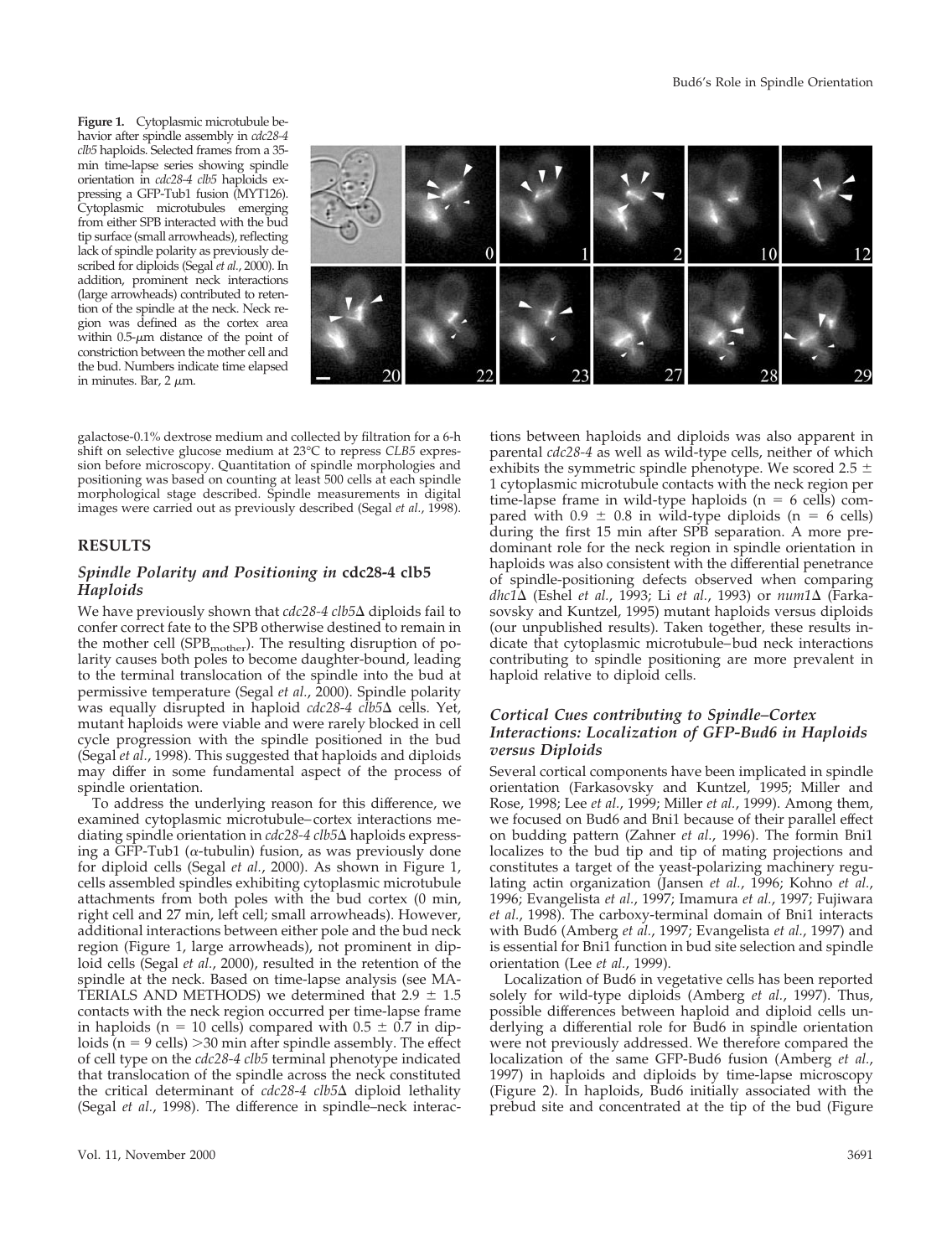A 15  $21$ 29 50 33 42 107 6 B C Haploid Diploid Fluorescence Fluorescence Bud tip Bud tip (arbitrary units) (arbitrary units) Neck Neck  $\overline{2}$ 3 5  $\mathbf{0}$ 1 4 5 0 2 3  $\overline{4}$ Distance along the polarity axis

 $(\mu m)$ 

**Figure 2.** GFP-Bud6 localization during the cell cycle in wild-type haploids or diploids. (A) Selected frames from a 153-min time-lapse series showing representative stages of GFP-Bud6 localization in wild-type haploids (MY15DBG) during the cell cycle. Bud6 initially localized to the prebud site. Association to the neck area occurred at  $\sim$ 15 min after bud emergence (left cell, large arrowhead). Appearance of a second ring at the daughter face of the neck occurred at  $\sim$ 110 min (small arrowhead). Numbers indicate time in minutes relative to bud emergence for the cell on the left. Precise timing of label association to the cell on the right could not be determined because the growing bud on the left pushed the cell neck off focus. Bar,  $2 \mu m$ . (B) Selected frames from a 169-min time-lapse series showing initial association of GFP-Bud6 to the bud tip followed by faint labeling of the neck region (arrowhead) in a wild-type diploid (MY15DdBG). Label on the bud surface remained concentrated at the distal portion of the bud until 30 min before cytokinesis. Numbers indicate time relative to bud emergence. Bar,  $2 \mu m$ . (C) Plot showing linescans through the polarity axis reflecting the relative association of GFP-Bud6 to the neck and bud surface in a haploid or diploid wild-type cell at a fixed mother/daughter size ratio corresponding to  $\sim$ 30 min after bud emergence.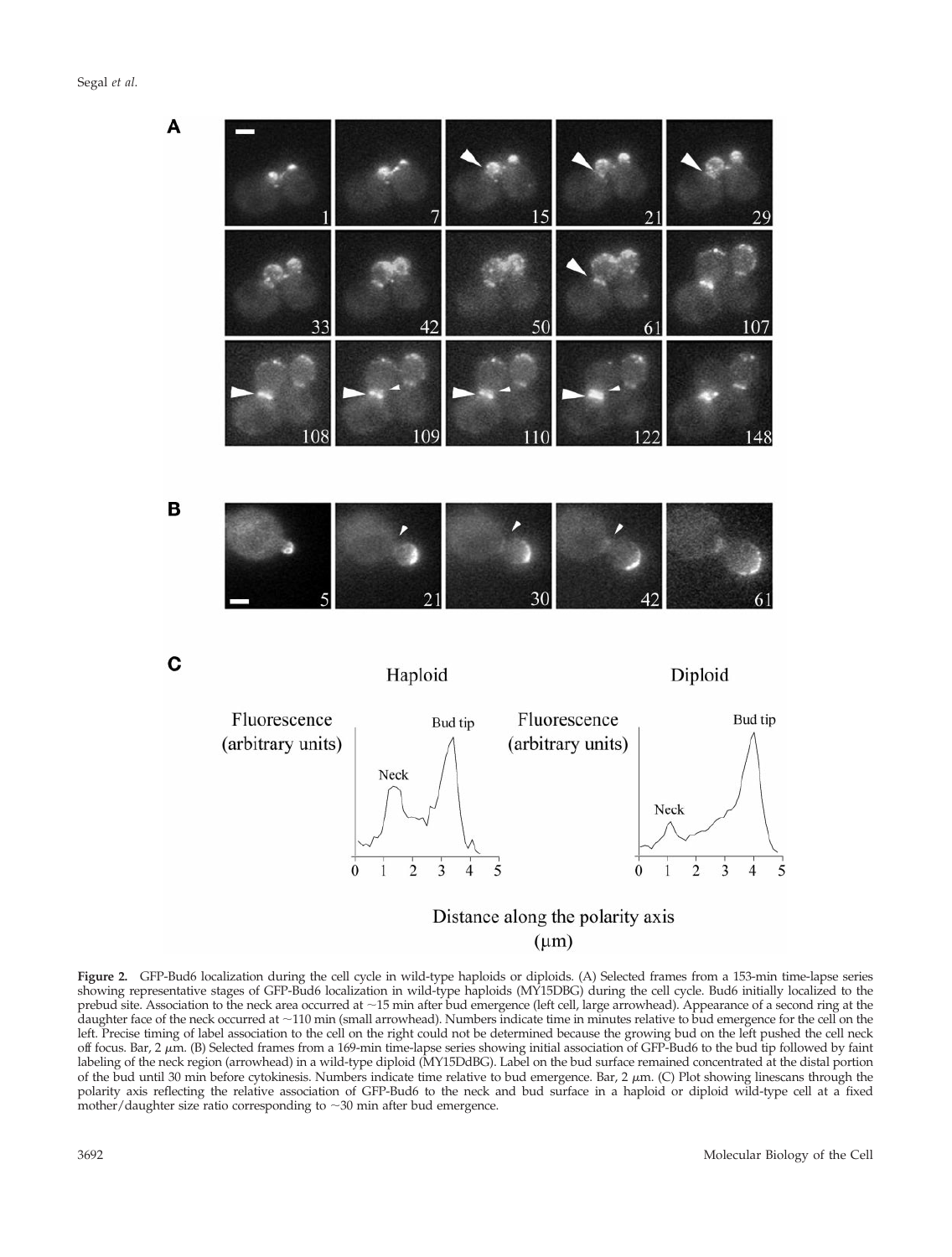**Figure 3.** GFP-Bud6 localization in *bud3* haploids. (A) Selected frames from a 78-min time-lapse series showing the initial localization of GFP-Bud6 at the bud tip followed by faint label of the neck (arrowhead) in *bud3* cells (MYC4BG). The bulk of the label continued to associate with the distal bud surface as was the case in wild-type diploids. Numbers indicate time in minutes relative to bud emergence for the cell on the left. (B) Plot showing linescans through the polarity axis at 30 min after bud emergence in a *bud3* haploid cell. For reference, the labeling pattern of a wild-type haploid shown in Figure 2C has been overlaid (gray line).

# A



# в



2A). After bud emergence, label began to concentrate at the bud neck (Figure 2A, 15 min). Label intensity at the bud neck increased as the bud continued to grow, whereas label at the bud tip became scattered over the surface of the bud (Figure 2A, 42–61 min, left cell). Coincident with spindle disassembly, the bulk of label from the bud surface mobilized to the neck and gave rise to a double ring at cytokinesis (Figure 2A, 109–122 min, left cell). In diploids, Bud6 also associated sequentially with the bud surface and neck areas (Figure 2B). However, label in the bud remained primarily concentrated at the distal one-third of the bud surface, whereas the neck label was relatively less prominent (Figure 2B, 21–61 min). This contrasted with the scattered label of the bud surface and the relative bias of Bud6 label at the neck in haploids (Figure 2C).

Localization of the GFP-Bud6 fusion in *bud3*∆ haploid cells resembled that of wild-type diploids (Figure 3). A bias for concentration of label at the distal end of the bud and faint label at the neck was observed. Therefore, the haploid mode of Bud6 distribution requires Bud3 function.

In contrast, localization of GFP-Bud6 in *bni1*D mutants was disfavored at the bud tip surface relative to the neck area in both haploids and diploids (Figure 4A). Label at the neck appeared earlier relative to bud emergence (Figure 4B, 8–10 min) and prominent neck labeling occurred at a much smaller bud size than in wild-type cells (Figure 4, B and C). Thus, the bias for Bud6 distribution to the bud tip requires Bni1 function.

Accumulation of Bud6 at the neck began roughly with the timing of spindle assembly, raising the possibility that Bud6 may cue the sequential program of cytoplasmic microtubule interactions during SPB separation (Segal *et al.*, 2000). Moreover, the quantitative differences in Bud6 localization in haploids versus diploids correlated with the relative tendency to establish spindle–neck interactions observed in haploids. Finally, partitioning of Bud6 was affected by opposing cortical influences. Bud3, a protein essential for the axial budding pattern, forms a ring at the neck part-way through S phase both in haploids and diploids (Chant *et al.*, 1995), and may thus contribute to the more efficient association of Bud6 to this area in haploids. On the other hand, Bni1, essential for bipolar budding pattern in diploids, may promote the partition of Bud6 to the distal end of the bud.

#### *Altered Program of Cytoplasmic Microtubule–Cortex Interactions during Spindle Assembly in Cortical Cue Mutants*

To confirm the importance of Bud6 partition to the program of microtubule–cortex interactions responsible for spindle orientation, we examined *bud6* or *bni1* mutants expressing a GFP-Tub1 fusion to determine the relative role of bud tip versus bud neck interactions in spindle positioning and alignment during assembly.

After bud emergence, duplicated SPBs normally orient facing the bud neck with cytoplasmic microtubules interacting with the bud cortex (Byers and Goetsch, 1975; Shaw *et al.*, 1997; Segal *et al.*, 2000). In contrast to wild-type cells, *bud6* mutants were delayed in producing successful cytoplasmic microtubule interactions at this early step, resulting in an increase in cells that initiated spindle assembly away from the bud neck (Figure 5, A and B). This reflected a contribution of Bud6 at the bud tip during early phases of SPB orientation. The lack of early cytoplasmic microtubule–bud tip interactions and initiation of spindle assembly away from the bud neck disrupted the program of cytoplasmic microtubule interactions that normally determines one pole as daughter-bound (Shaw *et al.*, 1997; Segal *et al.*, 2000). However, microtubule capture eventually occurred when microtubules from one pole stochastically invaded the bud, inducing spindle alignment (Figure 5A, 23–29 min), followed by anaphase with virtually wild-type timing in 80% of cells (Figure 5A, 45–49 min). Thus, in spite of altered early orientation events, a *bud6* mutation caused a relatively mild defect in preanaphase spindle orientation, in terms of alignment along the polarity axis. These data also indicate that delayed microtubule-based search and capture into the bud could occur independently of Bud6 function. Indeed, analysis of *bud6 kar9* double mutants suggested that microtubule capture in the bud in a *bud6* context still relied on Kar9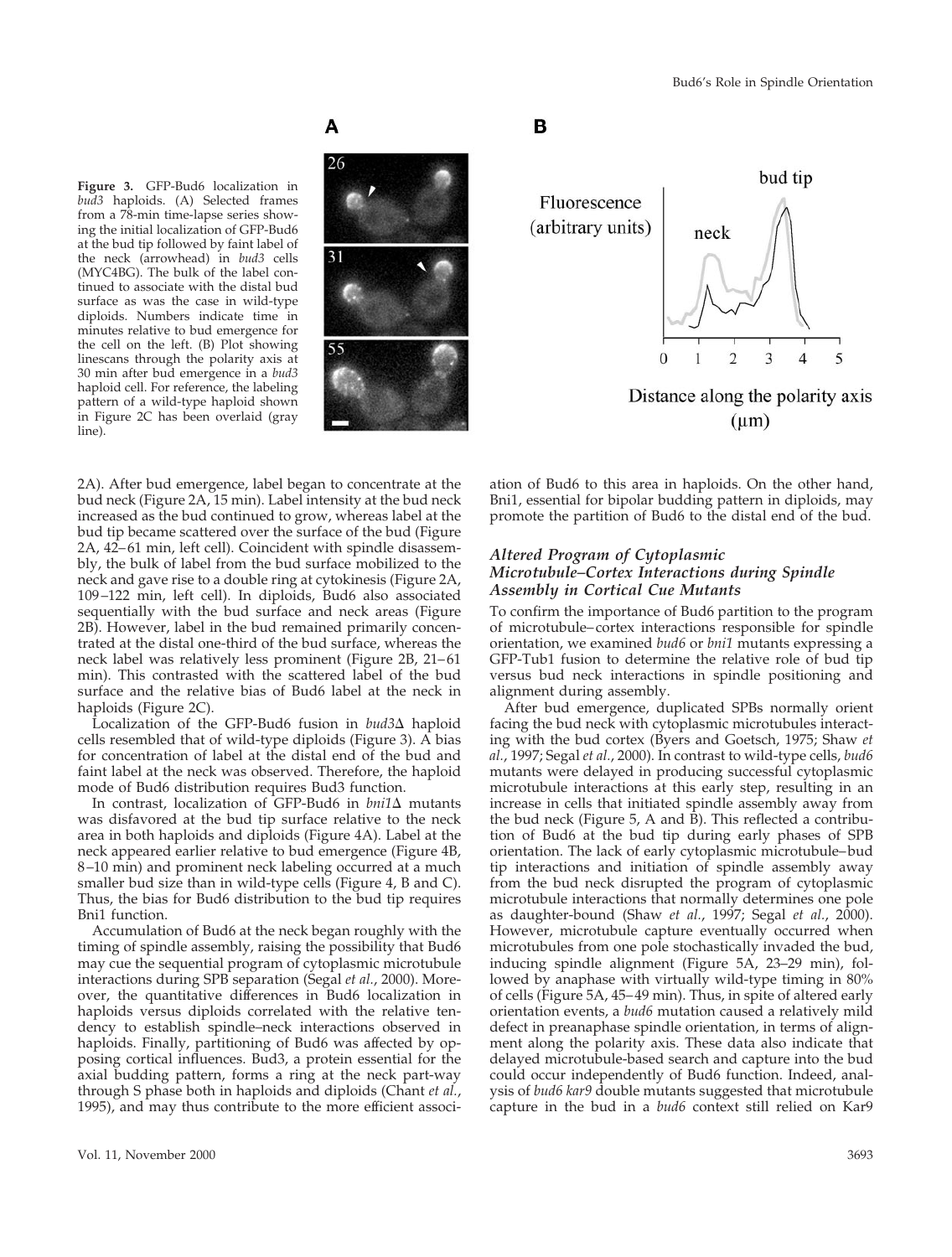

**Figure 4.** GFP-Bud6 localization in *bni1* mutants. (A) Localization of GFP-Bud6 in *bni1* haploid (MYC1BG; a–f) or *bni1/bni1* diploid (MYC11BG; g–l) cells. In *bni1*∆ haploid cells, Bud6 still associated to the prebud site (a) and showed discreet association to the neck region shortly after bud emergence (a, bottom). Small budded cells had prominent neck labeling (b, top; c; d, bottom cell). Label was relatively reduced and scattered at the bud tip of large budded cells (b, left; d, top; f). Neck label continued to be prominent after cytokinesis (e and f, top cells). In *bni1*D*/bni1*D diploid cells, Bud6 associated to the tip of the emerging bud (g, right). Yet, label became scattered on the bud tip surface unlike wild-type diploids (Figure 2B). Label, however was relatively prominent at the neck region (g–l). Bar, 2  $\mu$ m. (B) Selected frames from a 20-min time-lapse series showing initial association to the neck area in a *bni1* haploid expressing a GFP-Bud6 fusion. Numbers indicate time elapsed in minutes relative to bud emergence. Bar, 2  $\mu \textrm{m}$  (C) Plot showing linescans through the polarity axis in a *bni1* haploid, indicating the relative label at the neck at 8 and 30 min after bud emergence. For reference, the label pattern of a wild-type haploid has been overlaid (gray line).

function (our unpublished results). Nevertheless, after microtubule capture in the bud, the newly assembled spindle remained loosely positioned at the bud neck and exhibited wide oscillations along the mother-bud axis (see below).

The compiled data from time-lapse analysis of early spindle orientation ( $n = 13$ ) in combination with quantitation of spindle distribution by cell cycle stage and morphology (Figure 5B) indicated that 80% of *bud6* cells delayed orientation of side-by-side SPBs facing the bud neck relative to bud emergence. Twenty-two percent initiated spindle assembly away from the bud neck  $(1-\mu m$ -long spindles, distance to the neck  $>2 \mu m$ , no cytoplasmic microtubule contacts with the neck). In that case, orientation along the polarity axis, however, occurred as soon as cytoplasmic microtubules from one pole were captured by the bud, either during spindle assembly or shortly thereafter. As a result, only 8% of cells actually exhibited misaligned spindles immediately before anaphase (2- $\mu$ m-long, >45° away from the polarity axis, no cytoplasmic microtubule interactions with the bud surface).

*bud*6∆ mutant defects were not restricted to early spindle orientation events (Figure 6). After correct alignment along the polarity axis, preanaphase spindles experienced wide oscillations (80%  $\geq$ 3- $\mu$ m distance from the neck, n = 15). Failure to properly retain the spindle at the neck accompanied a delay in anaphase onset or a pause (4 of 15 preanaphase spindles time lapsed; Figure 6A). In addition, *bud6*D cells were defective in confining cytoplasmic microtubules emanating from the  $SPB_{\text{daughter}}$  to the bud. This consistently correlated with a delay in spindle disassembly (Figure 6B; notice the excessive curvature of the spindle in late anaphase, as previously described for *kip3*D cells by Straight *et al.*, 1998). These phenotypes emphasize the impact of Bud6 dependent functional microtubule–cortex interactions on correct spindle dynamics throughout the spindle pathway and underscore the importance of Bud6 at the bud surface and neck beyond early spindle orientation.

*bni1*∆ haploids displayed a seemingly more severe preanaphase spindle orientation defect in terms of alignment with respect to the mother-daughter axis. Orientation of side-byside SPBs facing the emerging bud occurred abnormally early in this mutant (Figure 5, B and C). Spindles then tended to orient perpendicularly to the mother-daughter axis as a result of both poles interacting with the neck cortex (Figure 5C, large arrowheads). Because both poles primarily interacted with the neck during assembly, spindle polarity was impaired. This may explain the lack of pulling bias toward the bud and transits reported for spindles of the subpopulation of *bni1* cells experiencing a prolonged preanaphase delay (Lee *et al.*, 1999). Indeed, the *bni1*D mutation perturbed spindle dynamics and led to a significant delay in spindle elongation. Wild-type cells proceed to anaphase  $\sim$ 30 min after completing spindle assembly and alignment. In contrast,  $bni1\Delta$  mutants exhibited a variable delay of  $45-80$ min before onset of anaphase.

The prevalence of microtubule–bud neck interactions correlated with the increased and premature association of Bud6 to the neck area observed in *bni1* mutants (Figure 4). Consistent with the role of Bud6 in mediating these interactions, *bni1*∆ *bud6*∆ double mutants showed a dramatic decrease in early SPB orientation and spindles positioned at the vicinity of the neck compared with  $\text{bni1}\Delta$  single mutants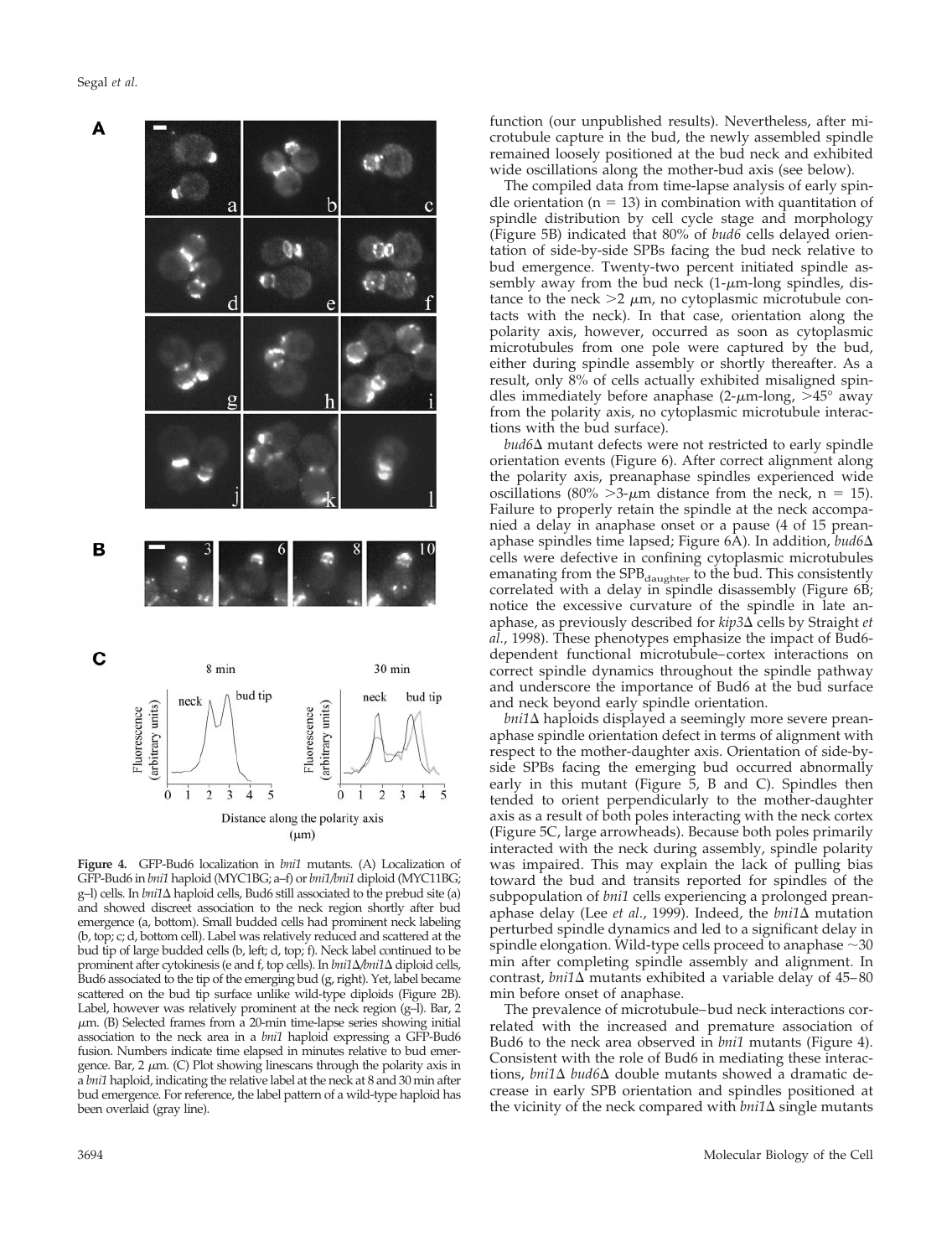

**Figure 5.** Cytoplasmic microtubule interactions and spindle orientation in cortical mutants during spindle morphogenesis. (A) Preanaphase spindle orientation in a *bud6* haploid expressing a GFP-Tub1 fusion (MYC2T). After spindle assembly away from the bud neck, cytoplasmic microtubule interactions occurred over the surface of the mother cell until microtubule capture by the bud cortex took place (28 min, arrowhead). These interactions brought about spindle alignment (42–45 min) before anaphase (46 min). (B) Distribution of spindle morphologies in wild-type, *bud6*, or *bni1* haploids. Cells expressing a GFP-Tub1 fusion were scored microscopically. Values represent the average of two counts of 500 cells at each stage depicted showing the indicated spindle morphology expressed as percentage: (a) oriented side by side SPB; (b) first step of spindle assembly,  $\lt 1$ - $\mu$ m-long spindle; (c) initial spindle assembly away from the neck; (d) both poles interacting with the neck; and (e) preanaphase orientation,  $\langle 2-\mu m$ -long spindle. a, b, and e represent progressive steps of normal spindle development, whereas c and d represent aberrant configurations enriched in the mutant population. Spindles with observable cytoplasmic microtubule attachments from a single pole were included in the cell count at each stage but are not depicted as a category. (C) Cytoplasmic microtubule behavior during spindle assembly and orientation in a *bni1* haploid expressing a GFP-Tub1 fusion (MYC1T). After bud emergence, SPBs oriented facing the bud neck (27 min). At this stage already, microtubules appeared to interact primarily with the neck region (arrowheads). During spindle assembly, both poles interacted primarily with the neck (31–50 min). Interactions continued without clear definition of polarity until ~76 min. Eventually, the spindle became aligned with apparent microtubule interactions to the sides of the bud surface and neck (83 min, small arrowhead). Onset of anaphase occurred at 155 min. Numbers indicate time relative to bud emergence.  $Bar. 2 \mu m$ .

(Figure 7). As a result, the proportion of anaphases initiated in the mother cell was increased by 30%. Translocation of one SPB into the bud seemed frequently a consequence of being pushed through the bud neck as the spindle elongated in the mother cell.

Interestingly, *bni1*D diploids showed reduced bias for interactions with the bud neck area ( $20\% \sim 1$ - $\mu$ m-long spindles with both poles interacting with the bud neck) compared with *bni1* $\Delta$  haploids. The milder orientation impairment in  $bni1\Delta$  diploids is consistent with less prevalent role of Bud6 in mediating cytoplasmic microtubule–neck interactions in diploids.

Kar9 has been suggested to participate in microtubule capture in the bud (Miller and Rose, 1998; Korinek *et al.*, 2000; Lee *et al.*, 2000). Our analysis indicated that neck interactions, on the other hand, seemed independent of Kar9 function. First, a *bni1*D *kar9*D haploid behaved similarly to a *bni1*∆ single mutant with regard to enhanced microtubule– bud neck interactions (Figure 7C). Therefore, spindle orientation in *bni1* $\Delta$  mutants resulted primarily from microtubule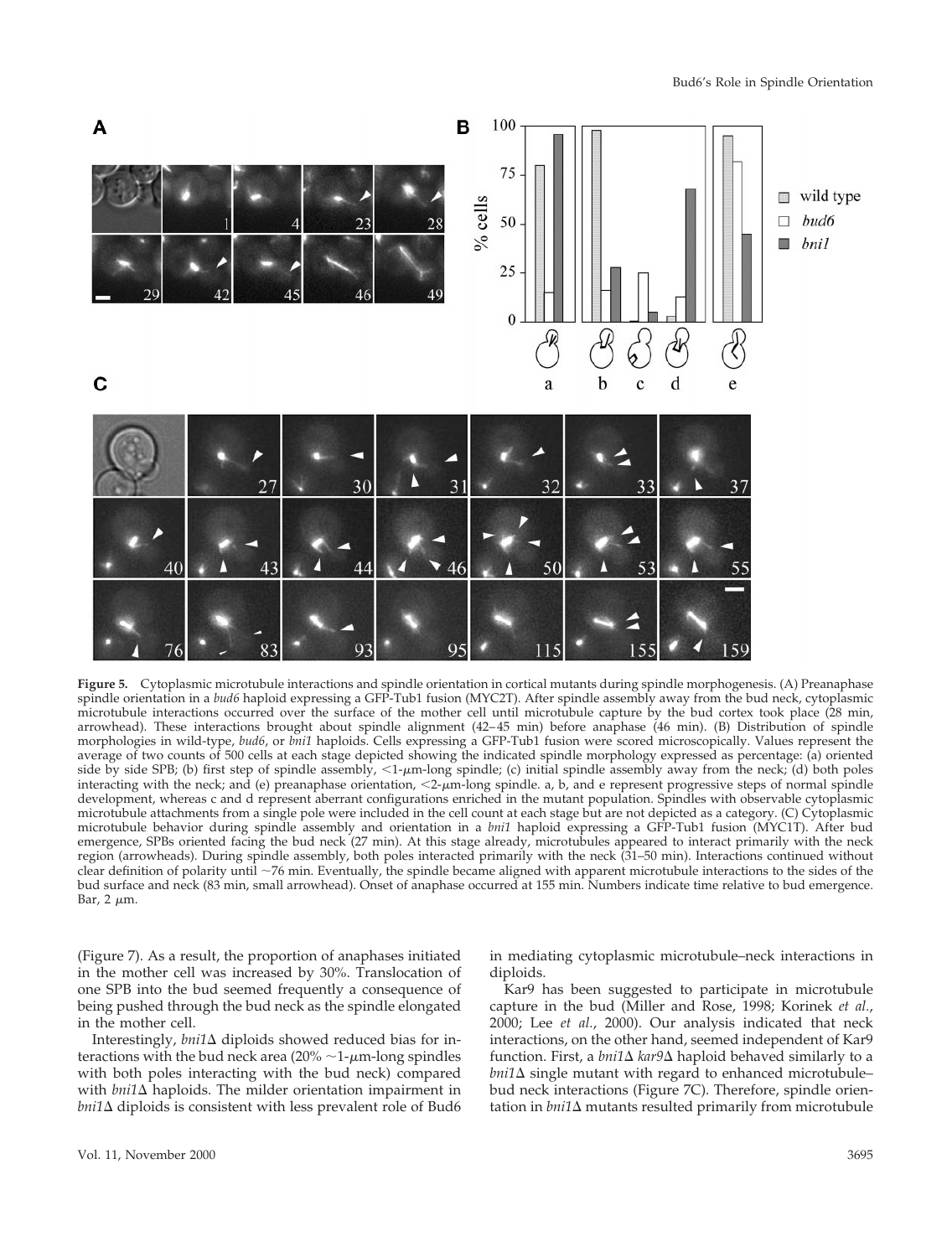

B



**Figure 6.** bud6 $\Delta$  phenotypes at later stages of the spindle pathway. (A) Exaggerated spindle oscillations across the bud neck in a *bud6* haploid cell (MYC2T). In spite of correct alignment along the mother-bud axis, transits across the bud neck continued for at least 70 min after completion of spindle assembly. At the same time, spindle elongation paused at a length of 3.2 <sup>m</sup>m. (B) Cytoplasmic microtubule behavior of *bud6*D cells (MYC2T) in late anaphase. Microtubules emanating from the SPB<sub>daughter</sub> extend across the neck and into the mother cell. Late anaphase spindles are excessively long and tend to curve. Bars,  $2 \mu m$ .

attachments to the neck that appear to be Bud6 dependent and Kar9 independent. Yet, *bni1 kar9* double mutants showed a significant delay in SPB orientation facing the neck



**Figure 7.** Effect of *bud6* $\Delta$  or *kar9* $\Delta$  in spindle orientation and neck interactions in *bni1*D haploids. Single fluorescence images of representative stages of spindle orientation and cytoplasmic microtubule behavior are shown. (A) *bni1* haploids (MYC1T): initial orientation of SPBs facing the bud (a and d, long arrowhead and asterisk). In cells containing short spindles, cytoplasmic microtubule interactions into the bud (b and c, long arrowhead) and to the neck (b–e, short arrowheads); persistent neck interactions during anaphase (f–h, arrowheads). (B) *bni1 bud6* haploids (MYC101T): early orientation of SPBs facing the bud and cytoplasmic microtubule attachments to the neck were suppressed. The orientation defect was more severe than in single *bud6* mutants. It is however difficult to factor out additional cytoskeletal defects that lead to a slow growth phenotype compared with either *bni1* or *bud6* single mutants. Short spindles away from the bud neck (a and b); mispositioned spindles in the bud reflecting lack of neck retention (c and d, arrows); anaphase spindles (e–h). (C) *bni1 kar9* haploids (MYC102T): initial orientation of SPBs facing the bud neck was delayed (a, arrowhead). As a result, the p of both poles interacting with the neck during spindle assembly was reduced compared with *bni1* single mutants (c and d, top cell). Cells with short spindles still oriented primarily by interactions with the neck (b, c, e, f, and h, top, arrowheads). Interactions persisted after onset of anaphase as in *bni1* cells (f, right cell; g). Bar,  $2 \mu m$ .

and cytoplasmic microtubule capture in the bud, relative to bud emergence, compared with *bni1* single mutants (Figures 5B and 7A). First, this indicated that Kar9 still contributed to spindle orientation in  $\text{bni1}\Delta$  cells, irrespective of the effect of a *bni1*D mutation on Kar9 cortical localization reported pre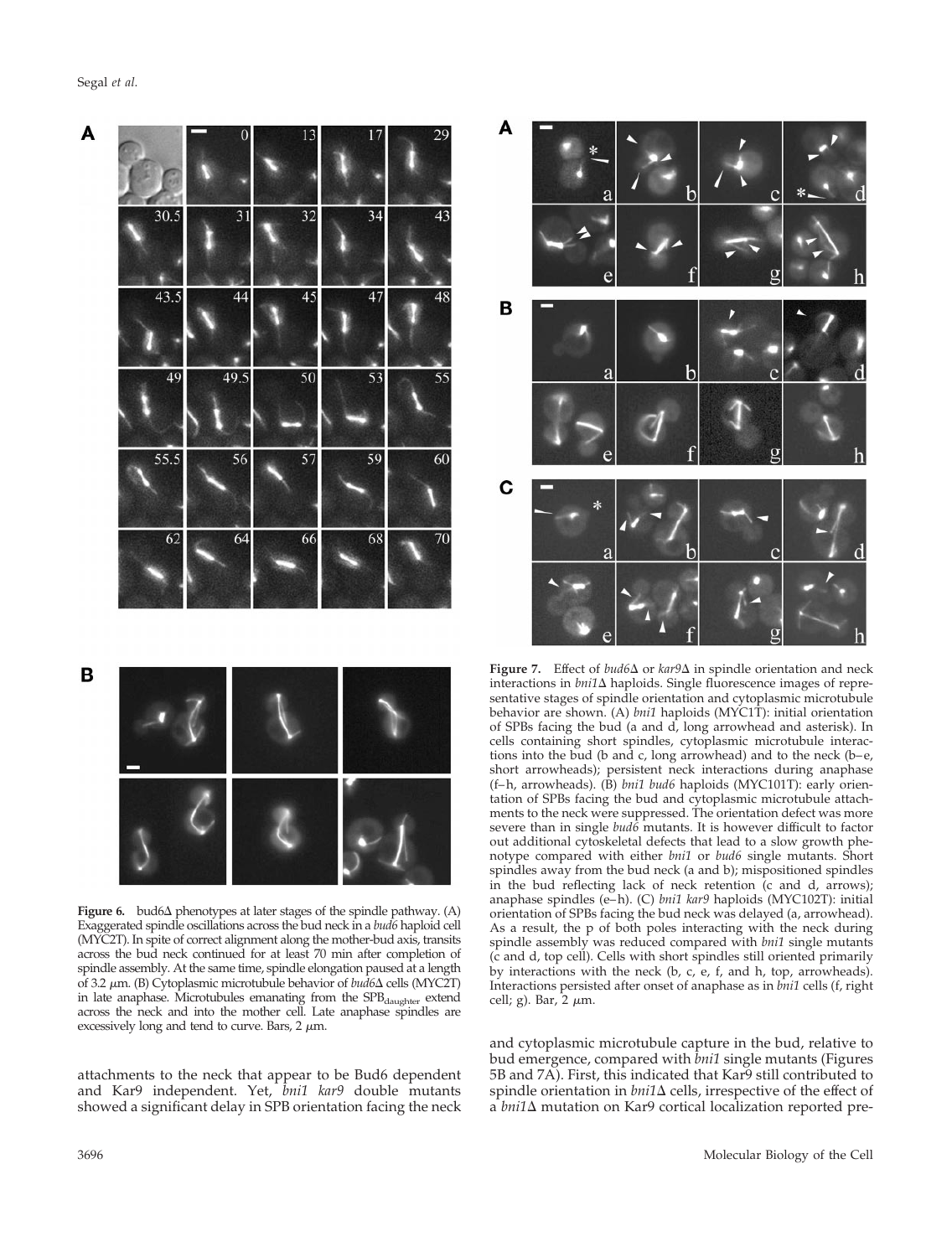**Figure 8.** Neck interactions and spindle orientation during anaphase of a *kar9* haploid cell. Selected frames from a 100-min time-lapse series of a *kar9* cell expressing a GFP-Tub1 fusion (MYC3T). After spindle assembly, cytoplasmic microtubules interact with the vicinity of the neck (45–75 min, arrowheads) before onset of anaphase (77 min). Part way through anaphase, microtubules interacting with the neck (91–92 min, arrowheads) contribute to the translocation of one SPB into the bud. Numbers indicate time in minutes after bud emergence. Bar,  $2 \mu m$ .



viously (Miller *et al.*, 1999). Second, analysis of otherwise wild-type  $kar9\Delta$  cells showed that this mutant tended to initially assemble spindles away from the bud neck, consistent with a defect in early cytoplasmic microtubule capture by the bud cortex (Figure 8). However, eventual capture at the neck region ( $n = 5$ ) appeared to create a situation permissive for initiation of spindle elongation in the mother cell (Figure 8, 75–86 min) and contributed to the translocation of one pole across the neck during anaphase in the absence of observable pulling force from the bud tip (Figure 8, 88–92 min). Thus, Kar9 is not required for cytoplasmic microtubule–neck interactions participating in spindle orientation.

#### *Disruption of Spindle Polarity Provides a Sensitive Readout to Evaluate Cortical Cue Mutations*

The relative importance of cytoplasmic microtubule–bud neck interactions in the orientation of the mitotic spindle was inferred initially from the distinct terminal positioning of a nonpolar spindle in diploid versus haploid *cdc28-4 clb5*D cells (Figure 1; Segal *et al.*, 1998). To directly test the role of cortical cues governing cytoplasmic microtubule interactions described above, we examined the genetic interaction between *cdc28-4 clb5*D and *bud6* or *bni1* mutations.

*cdc28-4 clb5 bud6* haploid cells were inviable with full penetrance of the spindle-positioning defect characteristic of diploids (Figure 9, A and B). This result was reminiscent of the lethality of haploid *cdc28-4 clb5*∆ cells observed in combination with a *bud3*D mutation (Segal *et al.*, 1998). Because a *bud6* mutation does not modify the axial budding pattern of haploids, the positioning defect most likely reflects a direct requirement for Bud6 in the neck interactions needed to rescue a nonpolar spindle. In addition, the terminal positioning of nonpolar spindles in the bud induced by  $bud6\Delta$ confirmed the presence of a residual bud-ward pulling force, consistent with a Bud6-independent, Kar9-dependent contribution to microtubule capture in the bud (Figure 5A).

*cdc28-4 clb5 bni1* haploids or diploids had exaggerated microtubule interactions from both SPBs with the neck area consistent with enhanced partition of Bud6 to this region (Figure 9, C and D). As a consequence of the *bni1*D mutation, cytoplasmic microtubules interacted primarily with the neck throughout spindle assembly, irrespective of SPB identity. These interactions increased retention of the spindle at the neck until anaphase was initiated. Retention of the spindle at the neck correlated with the suppression of diploid lethality and the ability of cells to progress into anaphase (Figure 9,  $C-E$ ). A *bni*1 $\Delta$  mutation could not increase neck interactions

in the absence of Bud6. Thus, Bud6-dependent enhancement of neck interactions was consistent with the GFP-Bud6 accumulation at the neck observed in  $\text{b}ni1\Delta$  haploids or diploids (Figure 4).

In conclusion, deletion of *BUD6* abrogated the differential contribution of cytoplasmic microtubule–neck interactions that can otherwise rescue spindle positioning in haploids. Conversely, deletion of *BNI1* suppressed the lethality arising from symmetric spindle formation in diploids. Thus, although disruption of inherent spindle polarity occurred with full penetrance both in haploids and diploids (Figure 1; Segal *et al.*, 2000), the terminal positioning of the spindle was dictated by differential distribution of cortical cues normally directing cytoplasmic microtubule contacts in haploids relative to diploids.

#### **DISCUSSION**

#### *Dual Localization of Bud6 and the Temporal Program of Microtubule–Cortex Interactions during Spindle Assembly*

Stepwise cytoplasmic microtubule contacts, first with the bud tip, and then with the bud neck during spindle morphogenesis, underlie the program imparting correct spindle polarity and orientation (Shaw *et al.*, 1997; Segal *et al.*, 2000). Bud6, a protein implicated in bud site selection and spindle orientation, has the remarkable property of localizing sequentially to the bud tip and the bud neck (Figure 2; Amberg *et al.*, 1997). Such behavior is compatible with a role in directing the program of cytoplasmic microtubule–cortex interactions during spindle assembly. The genetic and cytological analysis presented here strongly favors this view.

First, a striking correlation was observed between the relative abundance of Bud6 at the bud neck and the promotion of microtubule–bud neck interactions in haploids versus diploids (Figure 2). Second, a *bud6* mutation impaired early SPB orientation and dramatically reduced cytoplasmic microtubule–bud neck interactions during spindle assembly in otherwise wild-type cells (Figure 5). Finally, Bud6 partition between the bud tip and the neck could be influenced by cortical mutations that also affect bud site selection (Figures 3 and 4). The effect of these mutations on the relative distribution of Bud6 to the neck correlated precisely with an enhancement or a decrease in microtubule–bud neck contacts in a Bud6-dependent manner (Figures 5–7). The biological impact of these effects was confirmed by using the spindle-positioning defect and lethality arising from *cdc28-4*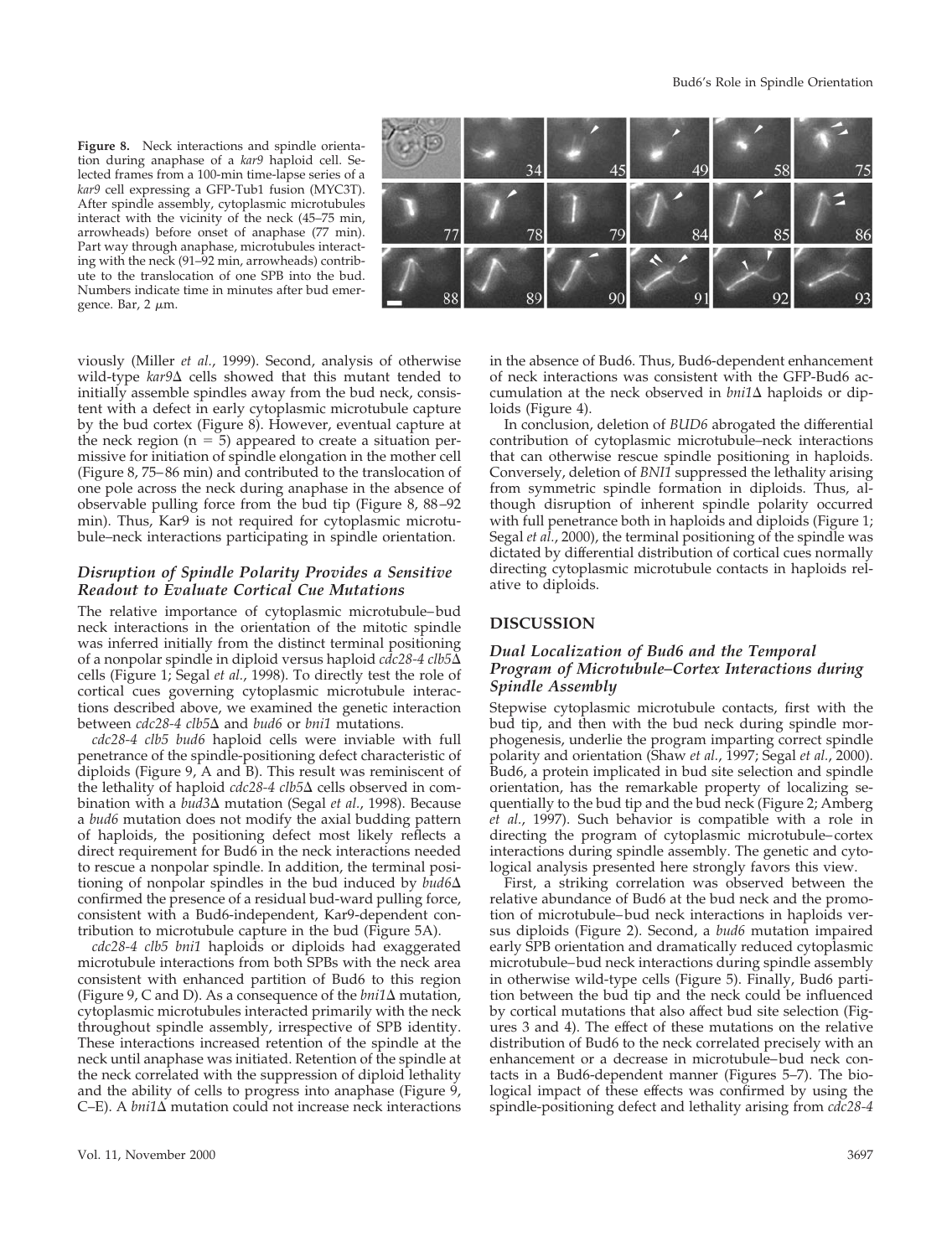Segal *et al*.



**Figure 9.** Effect of cortical mutations in the penetrance of a spindle-positioning defect resulting from disruption of inherent spindle polarity (*cdc28-4 clb5*D cells). (A) Spindle positioning in *cdc28-4 clb5 bud6 GAL:CLB5* haploids (MY16CTC2) after a 6-h shift of an asynchronous culture to glucose-containing medium. Representative spindle morphologies, as visualized by using a *GFP-TUB1* construct, are shown. Single images were captured by using 100% fluorescence intensity and 500-ms exposures as previously described (Segal *et al.*, 1998). (B) Spindle distribution by position for *cdc28-4 clb5* (MY16CT), *cdc28-4 bud6* (MY10CC2T), or *cdc28-4 clb5 bud6* (MY16CTC2) mutant is shown. Scores represent the average of three sets of 500 cells counted containing short,  $<$ 2.5- $\mu$ m-long spindles (85% of cells containing a spindle for the triple mutant). (C) Spindle positioning in *cdc28-4 clb5 bni1 GAL1: CLB5* diploids (MYT1614C1) after a 6-h shift to glucose-containing medium. The *bni1* mutation could correct spindle positioning at least in two ways: the mutation may suppress the initial tendency of cytoplasmic microtubules from either pole to reach the bud tip during spindle assembly (a and b) or increase the interactions to the neck area (c–f). Exaggerated interactions with the neck region continued after onset of anaphase  $(g-j)$ . Bar, 2  $\mu$ m. (D) A *cdc28-4 clb5 bni1* diploid initiated anaphase, whereas both spindle poles interacted with the neck. Frames are 2 min apart. Bar. 2  $\mu$ m. (E) Effect of the *bni1* mutation on spindle distribution by length showing increased anaphase spindles in the triple mutant. Spindle measurements in digital images were carried out as previously described (Segal *et al.*, 1998). Spindle translocation in the bud was reduced from 65 to 9% in the triple mutant.

*clb5*D double mutation (Segal *et al.*, 1998) as a readout. A  $bni1\Delta$  mutation directed Bud6 to the neck region (Figure 4) and rescued the lethality associated with *cdc28-4 clb5* diploids (Figure 8). Conversely, *bud3*∆ reduced Bud6 partitioning to the neck conferring lethality to *cdc28-4 clb5* haploids (Figure 3; Segal *et al.*, 1998).

Thus, a general model for spindle assembly and orientation can be proposed based on our original suggestion that a Clb5 dependent delay in cytoplasmic microtubule organization (Segal *et al.*, 2000) translates into correct fate of the SPB<sub>mother</sub> (Figure 10A). The model incorporates the role of Bud6 in orienting functional cytoplasmic microtubule attachments. Timely capture of microtubules emanating from the bridge at the bud cortex (a process contributed to by both Kar9 and

Bud6) directs orientation of duplicated SPBs so that they face the bud neck (Figure 10Aa). At the onset of SPB separation, the  $SPB_{\text{daughter}}$  inherits these microtubule contacts (Figure 10Ab). Concomitant with formation of a short spindle, a second area of Bud6-dependent interactions appears at the bud neck (Figure 10Ac). Thus, de novo microtubules are restricted to interact with the bud neck region and prevented from undergoing capture in the bud. These new interactions result in correct fate of the  $\rm SPB_{\rm mother}$  and retention of the preanaphase spindle at the neck (Figure 10Ad–f). This step in the process of establishment of spindle polarity accounts for the necessity for a dual mechanism of microtubule capture relying on, at least, two independent components. The timely appearance of Bud6 at the neck directs new contacts (a Kar9-independent process) without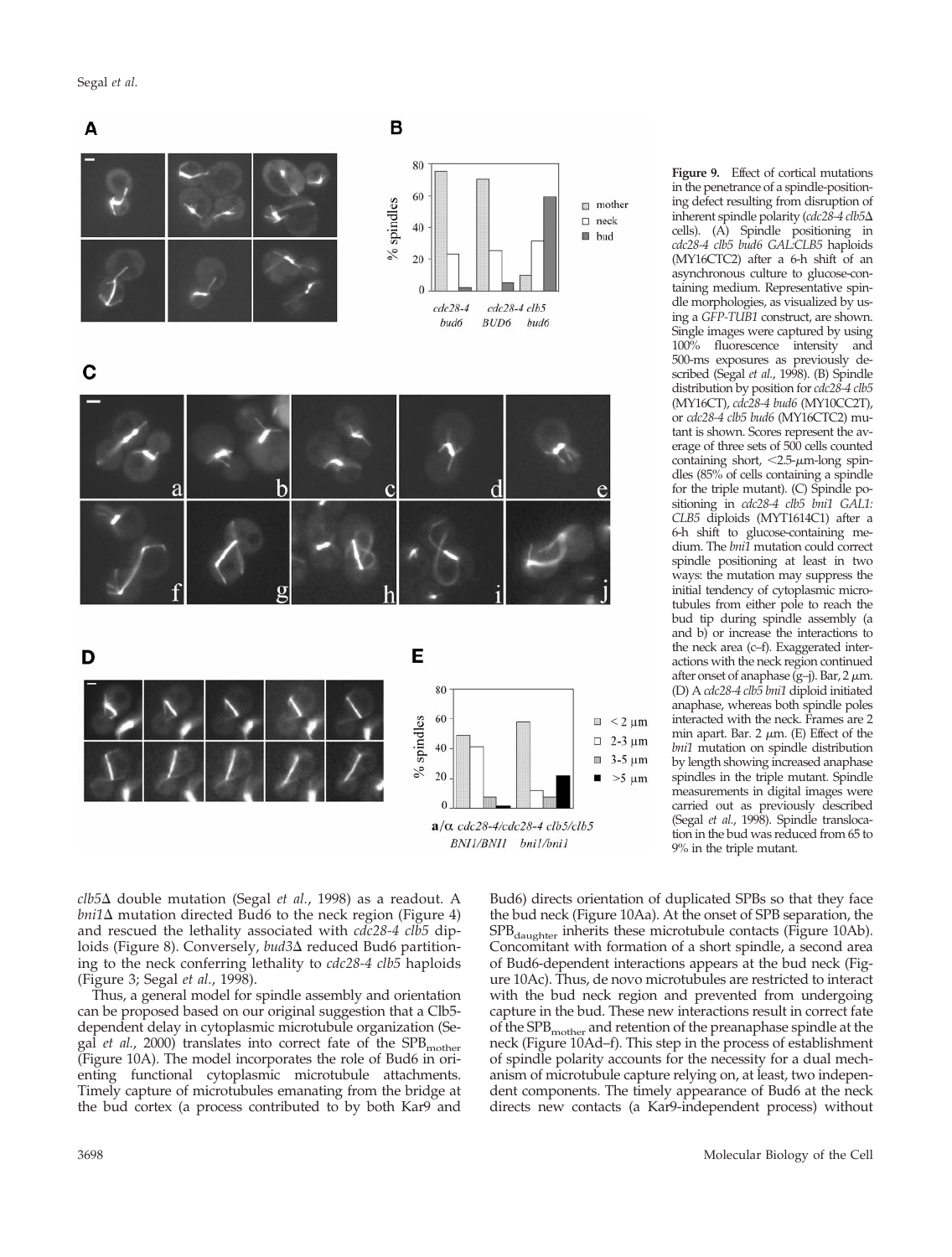

**Figure 10.** A model for Bud6's role in directing the program of cytoplasmic microtubule interactions during spindle assembly. (A) After bud emergence, positional information at the bud tip directs microtubule interactions, thereby orienting duplicated SPBs facing the bud neck (a). As SPBs separate, the SPB<sub>daughter</sub> retains contacts to the bud tip (b). In concert with spindle assembly, de novo cytoplasmic microtubules are directed to a new Bud6-dependent area of capture at the neck and prevented from undergoing capture in the bud (c). As spindle assembly proceeds, cytoplasmic microtubule interactions draw the SPB<sub>mother</sub> away from the neck and cause spindle alignment (d and f). Neck interactions also contribute to spindle retention at the neck. Premature organization of cytoplasmic microtubules in *cdc28-4 clb5* cells (Segal *et al.*, 2000) favors de novo contacts with the bud tip before an area for cytoplasmic microtubule–bud neck interactions develops. Bud6 partition between the bud tip and neck is influenced by Bni1 and Bud3, respectively. (B) Alternative modes of spindle orientation in cortical cue mutants. A *bud6* mutation impairs initial orientation of duplicated SPBs facing the bud neck and ensuing neck interactions. Orientation relies primarily on microtubule search and capture by the bud. A *bni1* mutation directs interactions to the neck throughout spindle morphogenesis. In both mutants, Kar9 still contributes to orientation. On the other hand, a *kar9* mutation reduces cytoplasmic microtubule capture in the bud while orientation via neck interactions can occur after spindle assembly (when Bud6 accumulates at the neck) or during anaphase.

perturbing early functional attachments with the bud. Accordingly, a delay in microtubule organization relative to SPB separation, under cyclin-dependent kinase control (Segal *et al.*, 2000), in concert with the appearance of this new area for enhanced microtubule–cortex interactions at the neck defines the temporal window in which establishment of correct spindle polarity takes place (Segal *et al.*, 1998, 2000).

# *Spindle Orientation Defect in* **bni1** *Cells Reflects the Importance of Bud6 Partition in Cytoplasmic Microtubule–Cortex Interactions*

Bni1 is a member of the formin family, including proteins implicated in a variety of processes ranging from cytokinesis to asymmetric segregation of developmental determinants

(Woychik *et al.*, 1990; Jansen *et al.*, 1996; Harris *et al.*, 1997; Beach *et al.*, 1999). Additionally, a *bni1*∆ results in a pronounced defect in spindle orientation and dynamics. We propose that this effect is primarily mediated by a relative bias for Bud6 localization to the neck after bud emergence. This bias caused excessive cytoplasmic microtubule contacts with the neck area early in the spindle pathway (Figures 4 and 5), in a Kar9-independent manner (Figure 7) and continued even after onset of anaphase (Figures 5 and 7). A *bud6*∆ mutation eliminated these excessive interactions, confirming the role of Bud6 in directing these microtubule contacts (Figure 7). Accordingly, both bud site selection and spindle orientation functions are disrupted in *bni1* alleles defective in interaction with Bud6 (Lee *et al.*, 1999). Instead,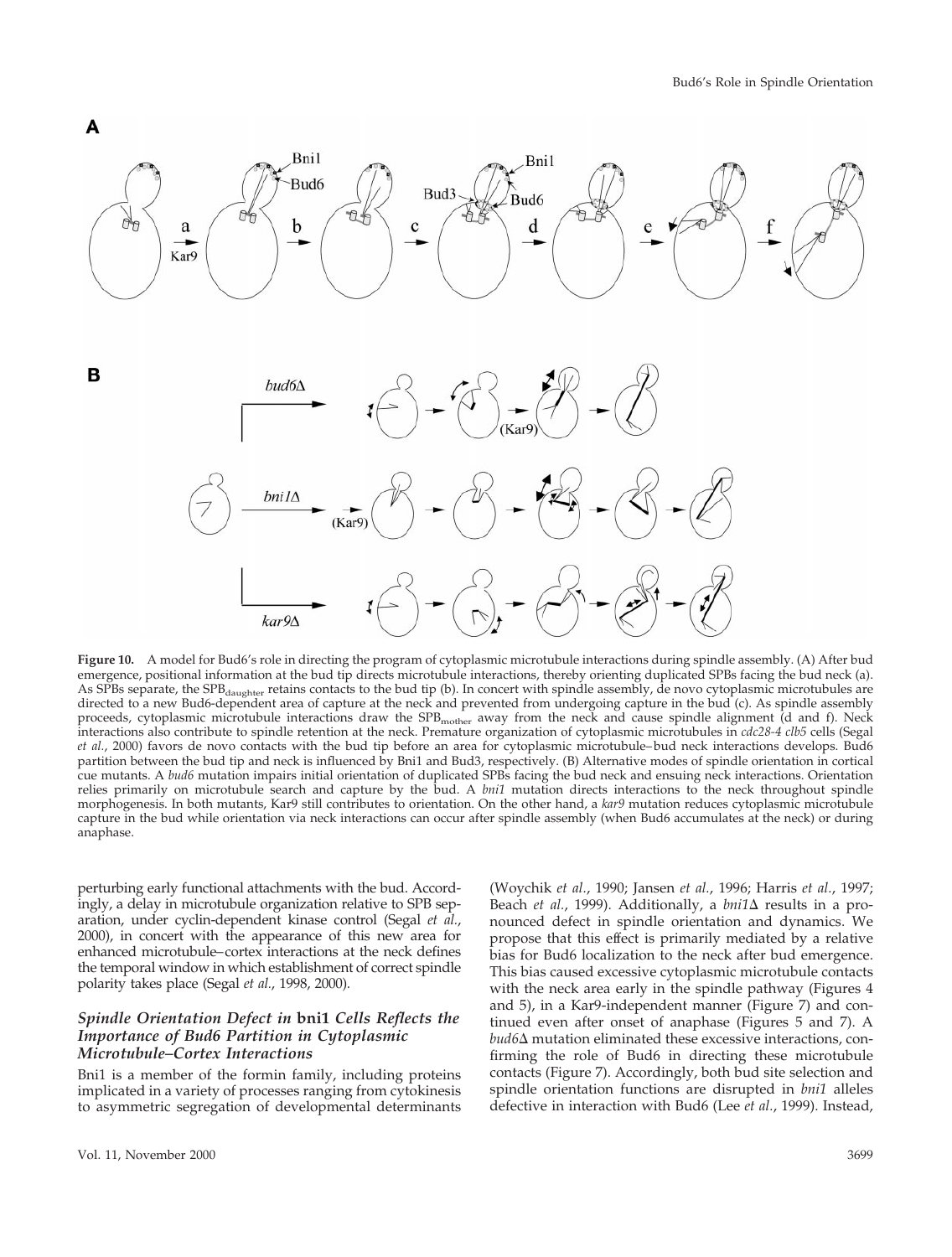although Kar9-dependent microtubule capture in the bud still contributed to orientation in *bni*1 $\Delta$  cells, deletion of *KAR9* did not cancel the excessive neck interactions occurring in this background (Figure 6C). Therefore, it is unlikely that the effects of  $\frac{bni1}{\Delta}$  are mediated by Kar<sup>9</sup> mislocalization away from the bud tip as previously proposed (Lee *et al.*, 1999; Miller *et al.*, 1999). In fact, a Kar9-GFP fusion still localized to cytoplasmic microtubules in  $\text{bni1}\Delta$  or  $\text{bud6}\Delta$ mutants as in wild-type cells consistent with proficient Kar9 dependent microtubule capture in the bud (our unpublished results). More importantly, *bni1*D and *kar9*D mutations have, in addition, distinct impact on overall spindle dynamics and temporal program of cytoplasmic microtubule attachments to the bud tip and neck regions (Figures 5 and 8). *bni1*D cells experience a prolonged delay in onset of anaphase, whereas *kar9*D cells initiate anaphase approximately on schedule. Such behavior makes it unlikely that  $bni1\Delta$  phenotypes rely heavily on disruption of Kar9 function.

Taken together, these observations underscore the importance of Bud6 temporal partition in promotion of cytoplasmic microtubule interactions first with the bud and then with the neck region to direct the program for establishment of spindle polarity. By affecting temporal and quantitative partition of Bud6, a  $\text{b}$ ni1 $\Delta$  mutation encourages spindle orientation primarily on the basis of neck interactions, thus disrupting correct spindle polarity and dynamics.

# *A Complementary View of Nuclear Migration and Spindle Orientation*

The analysis of mutations that affect spindle development and function has led to the initial assignment of pairs of motor activities and cortical cues arranged in putative early and late pathways required for nuclear migration and spindle orientation (Heil-Chapdelaine *et al.*, 1999). This model, however, cannot account for the establishment of correct SPB identity (beyond cytoplasmic microtubule capture in the bud) as well as the retention of the spindle at the neck with low mobility before anaphase (Yeh *et al.*, 1995). These earlier studies paradoxically assigned a relatively minor role to Bud6 in spindle positioning. In contrast, the present study indicates that temporal partition of Bud6 may be critical for spindle orientation (Figures 4 and 5), and that a  $bud6\Delta$ mutation can significantly disrupt functional microtubule– cortex interactions throughout the spindle pathway with concomitant impact on spindle dynamics (Figures 5 and 6).

We therefore offer a complementary view of the process of spindle orientation, based on the relative participation of bud tip and neck areas in the establishment of spindle polarity during assembly, as reflected in the altered modes of spindle orientation in response to single cortical cue mutations (Figure 10B). This view emerged by observation of the entire process of spindle assembly and orientation, not factored into the previous studies. In this light, for example, *kar9 dhc1* synthetic lethality (Miller and Rose, 1998) may be due to the fact that SPB translocation in *kar9* cells relies heavily on microtubule–bud neck interactions, which are compromised by *dhc1*Δ. A *dhc1*Δ mutation causes hyperstable neck interactions suggesting that dynein-driven microtubule instability is particularly critical for transient neck contacts (our unpublished results). Similarly, *bni1 dhc1* synthetic lethality (Miller *et al.*, 1999) can be explained by the fact that excessive cytoplasmic microtubule contacts to the

bud neck in a *bni1*D mutant depend on dynein-mediated dynamic instability to permit spindle orientation. In both of these examples, cortical mutations sensitize spindle orientation to impairment of cytoplasmic microtubule dynamics. Thus, genetic interactions with mutations disrupting motor functions, such as  $dhc1\Delta$ , do not lend themselves to the classical genetic approach of epistasis analysis and assignment to functional pathways. *bni1*D *dhc1*D or *kar9*D *dhc1*D synthetic lethality does not imply that Bni1 and Kar9 participate in the same pathway. Indeed, the spindle defects in a *bni1*D *kar9*D double mutant are very different from those in the single mutants (Figures 5–8) and indicate that Bni1 and Kar9 contribute separately to the cytoplasmic microtubule program resulting in spindle orientation. These differential contributions, however, may not be apparent when genetic analysis is performed evaluating phenotypes on the basis primarily of nuclear position by 4,6-diamidino-2-phenylindole (DAPI) staining.

Equally susceptible to alternative interpretation is the assignment of Kip3 as the motor mediating early orientation. Lee *et al.* (1999) proposed that Kip3 and Bni1 must participate in a common pathway because the respective mutations share related phenotypes and do not interact genetically. However, in agreement with Straight *et al.* (1998) we found that *kip3* $\Delta$  mutants are overtly impaired in spindle disassembly upon mitotic exit, which may interfere with onset of characteristically high microtubule instability critical for early SPB orientation facing the bud neck (Carminati and Stearns, 1997; Tirnauer *et al.*, 1999). Indeed, an *ase1*D mutation suppresses the extended anaphase of  $kip3\Delta$  cells and concomitantly reverts the nuclear migration phenotype (Segal and Reed, unpublished results). In contrast,  $aseI\Delta$  and *bni1*D mutations exhibit synthetic lethality (Lee *et al.*, 1999). Thus, it is unlikely that Kip3 and Bni1 share a direct role in early orientation. Again, evaluation of phenotypes on the basis of microtubule dynamics is helpful in clarifying relationships previously established primarily on the basis of nuclear positioning.

# *A Link between Bud Site Selection and Spindle Orientation in Yeast*

We previously reported a connection between bud site selection and spindle orientation (Segal *et al.*, 1998). Based on the present study, this link manifests in the relative contribution of the neck region to both spindle orientation and the axial budding pattern of haploids. Although haploids, specialized for mating functions, may exploit a common machinery for partition of determinants controlling matingtype switching, polarized growth, and for tethering nuclei to the neck, diploids (budding bipolarly) may require increased bias of pulling force into the daughter cell for effective SPB translocation. Indeed, axial budding relies on transient signals, whereas bipolar budding responds to persistent or perhaps permanent signals (Chant and Pringle, 1995). In the latter case, it might be necessary to suppress the contribution of neck interactions over bud-ward forces to facilitate unequivocal segregation of one SPB into the newly formed bud.

Nevertheless, a tight link between the axis of division, as defined by the site of bud emergence, and spindle orientation is not essential for yeast viability. Cells can adopt more convoluted pathways (Figure 10B) to achieve correct nuclear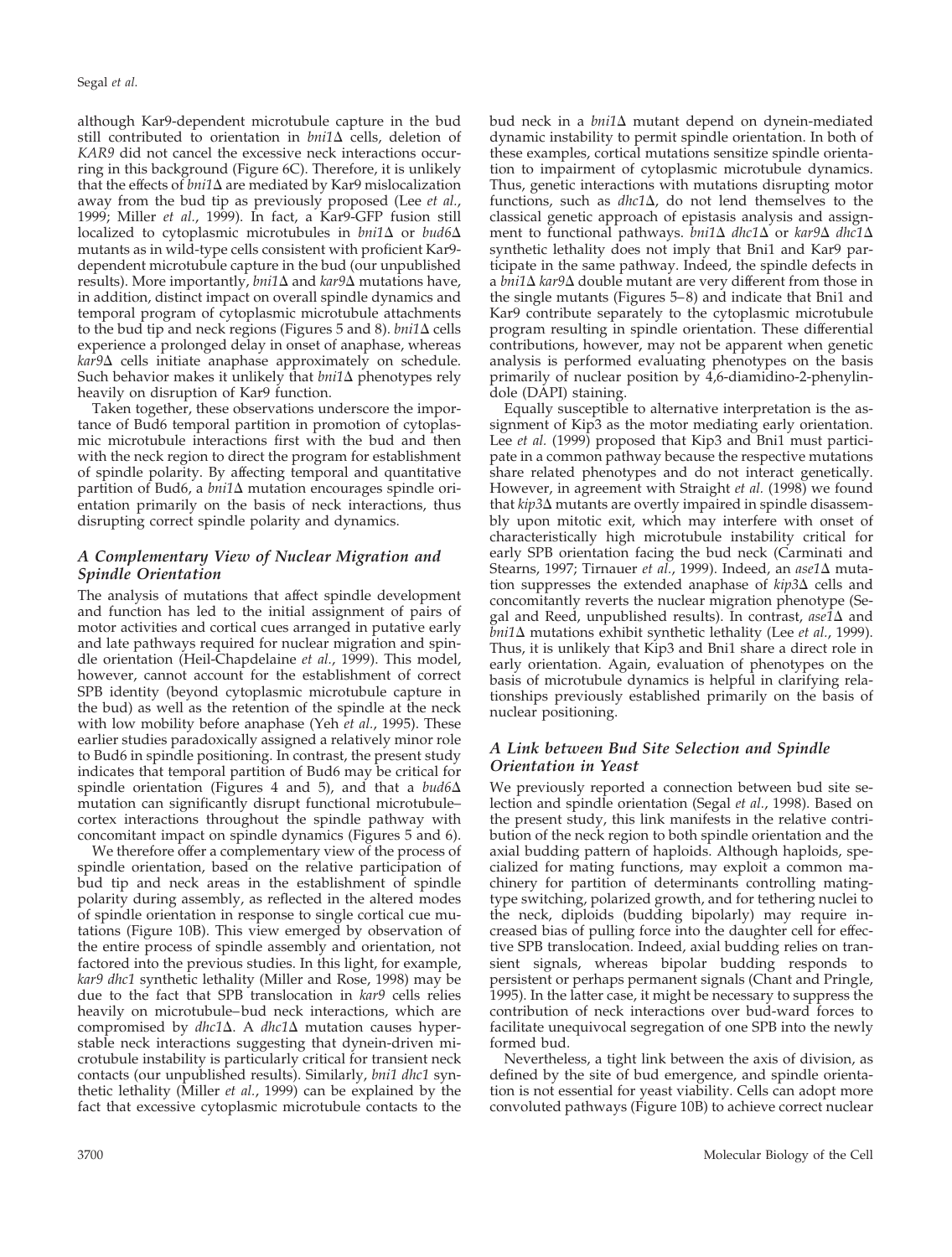division irrespective of the site of bud emergence. Yet, this may not adequately reflect the biological significance of efficient spindle orientation. In yeast, early commitment of  $SPB_{\text{daugther}}$  and  $SPB_{\text{mother}}$  ensures that spindle assembly and orientation are complete within roughly 1 h. Loss of polarity causes variable delays in preanaphase time (*bni1*, *cdc28-4 clb5*, etc.) or during anaphase (*dhc1*, *kar9*, *bud6*, etc.). Although these delays may be tolerated in a unicellular organism, they could still compromise fitness in the wild. In contrast, metazoan embryonic systems depending on division speed, asymmetry as a means to generate cell diversity, or inability to execute checkpoint-mediated delays must rely on perfect coupling of spindle orientation and division to ensure viability of the organism as a whole, under any conditions. These systems specify the division plane based on the orientation of the spindle. Thus, positional cues direct both spindle positioning and secondarily the division axis. Wild-type yeast cells may follow a similar principle. Rather than aligning the spindle according to a prespecified axis of division, cells couple both processes based on the use of common determinants directing budding pattern and spindle orientation.

#### **ACKNOWLEDGMENTS**

We thank A.F. Straight and M. Longtine for generous gift of plasmids and strains. Thanks to P. Maddox for assistance with digital microscopy, D.J. Clarke for stimulating discussions and critical reading of the manuscript, and members of the Reed, Wittenberg, Russell, Bloom, and Salmon labs for the supporting environment. This work was supported by a United States Public Health Service grant GM-38328 to S.I.R.

#### **REFERENCES**

Amberg, D.C., Zahner, J.E., Mulholland, J.W., Pringle, J.R., and Botstein, D. (1997). Aip3p/Bud6p, a yeast actin-interacting protein that is involved in morphogenesis and the selection of bipolar budding sites. Mol. Biol. Cell *8*, 729–753.

Beach, D.L., Salmon, E.D., and Bloom, K. (1999). Localization and anchoring of mRNA in budding yeast. Curr. Biol. *9*, 569–578.

Byers, B. (1981). Cytology of the yeast life cycle. In: The Molecular Biology of the Yeast *Saccharomyces*: Life Cycle and Inheritance, ed. J.N. Strathern, E.W. Jones, and J.R. Broach, Cold Spring Harbor, NY: Cold Spring Harbor Press, 59–96.

Byers, B., and Goetsch, L. (1975). Behavior of spindles and spindle plaques in the cell cycle and conjugation of *Saccharomyces cerevisiae.* J. Bacteriol. *124*, 511–523.

Carminati, J.L., and Stearns, T. (1997). Microtubules orient the mitotic spindle in yeast through dynein-dependent interactions with the cell cortex. J. Cell Biol. *138*, 629–641.

Chant, J., and Herskowitz, I. (1991). Genetic control of bud site selection in yeast by a set of gene products that constitute a morphogenetic pathway. Cell *65*, 1203–1212.

Chant, J., Mischke, M., Mitchell, E., Herskowitz, I., and Pringle, J.R. (1995). Role of Bud3p in producing the axial budding pattern of yeast. J. Cell Biol. *129*, 767–778.

Chant, J., and Pringle, J.R. (1995). Patterns of bud site selection in the yeast *Saccharomyces cerevisiae.* J. Cell Biol. *129*, 751–765.

Eshel, D., Urrestarazu, L.A., Vissers, S., Jauniaux, J.C., van Vliet-Reedijk, J.C., Planta, R.J., and Gibbons, I.R. (1993). Cytoplasmic dynein is required for normal nuclear segregation in yeast. Proc. Natl. Acad. Sci. USA *90*, 11172–11176.

Evangelista, M., Blundell, K., Longtine, M.S., Chow, C.J., Adames, N., Pringle, J.R., Peter, M., and Boone, C. (1997). Bni1p, a yeast formin linking Cdc42p and the actin cytoskeleton during polarized morphogenesis. Science *276*, 118–122.

Farkasovsky, M., and Kuntzel, H. (1995). Yeast Num1p associates with the mother cell cortex during S/G2 phase and affects microtubular functions. J. Cell Biol. *131*, 1003–1014.

Fujiwara, T., Tanaka, K., Mino, A., Kikyo, M., Takahashi, K., Shimizu, K., and Takai, Y. (1998). Rho1p-Bni1p-Spa2p interactions: implication in localization of Bni1p at the bud site and regulation of the actin cytoskeleton in *Saccharomyces cerevisiae.* Mol. Biol. Cell *9,* 1221–1233.

Harris, S.D., Hamer, L., Sharpless, K.E., and Hamer, J.E. (1997). The *Aspergillus nidulans sepA* gene encodes an FH1/2 protein involved in cytokinesis and the maintenance of cellular polarity. EMBO J. *16*, 3474–3483.

Heil-Chapdelaine, R.A., Adames, N.R., and Cooper, J.A. (1999). Formin' the connection between microtubules and the cell cortex. J. Cell Biol. *144*, 809–811.

Hoyt, M.A., and Geiser, J.R. (1996). Genetic analysis of the mitotic spindle. Annu. Rev. Genet. *30*, 7–33.

Imamura, H., Tanaka, K., Hihara, T., Umikawa, M., Kamei, T., Takahashi, K., Sasaki, T., and Takai, Y. (1997). Bni1p and Bnr1p: downstream targets of the Rho family small G-proteins which interact with profilin and regulate actin cytoskeleton in *Saccharomyces cerevisiae.* EMBO J. *16,* 2745–2755.

Jansen R.-P., Dowser, C., Michaelis, C., Galova, M., and Nasmyth, K. (1996). Mother cell-specific HO expression in budding yeast depends on the unconventional myosin Myo4p and other cytoplasmic proteins. Cell *84*, 687–697.

Kohno, H., Tanaka, K., Mino, A., Mino, M., Umikawa, M., Imamura, H., Fujiwara, T., Fujita, Y., Hotta, K., Qadota, H., Watanabe, T., Ohya, Y., and Takai, Y. (1996). Bni1p implicated in cytoskeletal control is a putative target of Rho1p small G.T.P. binding protein in *Saccharomyces cerevisiae.* EMBO J. *15,* 6060–6068.

Korinek, W.S., Copeland, M.J., Chaudhuri, A., and Chant, J. (2000) Molecular linkage underlying microtubule orientation toward cortical sites in yeast. Science *287*, 2257–2259.

Lee, L., Klee, S.K., Evangelista, M., Boone, C., and Pellman, D. (1999). Control of mitotic spindle position by the *Saccharomyces cerevisiae* formin Bni1p. J. Cell Biol. *144*, 947–961.

Lee, L., Tirnauer, J.S., Li, J., Schuyler, S.C., Liu, J.Y., and Pellman, D. (2000). Positioning of the mitotic spindle by a cortical microtubule capture mechanism. Science *287*, 2260–2262.

Lew, D.J., Weinert, T., and Pringle, J.R. (1997). Cell cycle control in *Saccharomyces cerevisiae.* In: The Molecular and Cellular Biology of the Yeast *Saccharomyces*, ed. J.R. Pringle, J.R. Broach, and E.W. Jones, Cold Spring Harbor, NY: Cold Spring Harbor Laboratory Press, 607–695.

Li, Y.Y., Yeh, E., Hays, T., and Bloom, K. (1993). Disruption of mitotic spindle orientation in a yeast dynein mutant. Proc. Natl. Acad. Sci. USA *90*, 10096–10100.

Maddox, P., Chin, E., Mallavarapu, A., Yeh, E., Salmon, E.D., and Bloom, K. (1999). Microtubule dynamics from mating through the first zygotic division in the budding yeast *Saccharomyces cerevisiae*. J. Cell Biol. *144*, 977–987.

Miller, R.K., Matheos, D., and Rose, M.D. (1999). The cortical localization of the microtubule orientation protein, Kar9p, is dependent upon actin and proteins required for polarization. J. Cell Biol. *144*, 963–975.